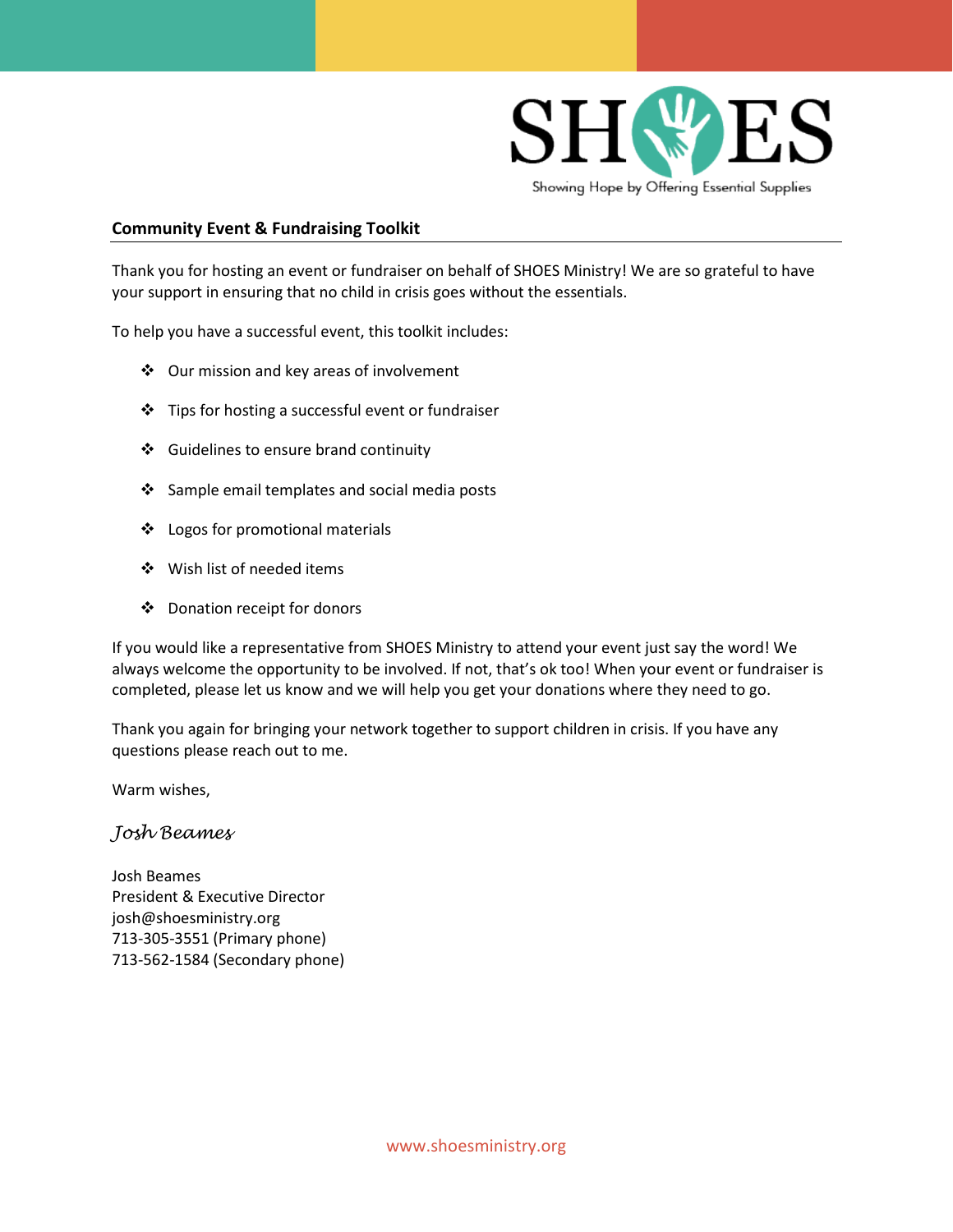#### **Mission**

SHOES Ministry is a Christian nonprofit who envisions a world where lack of financial resources would keep no one from taking in a child facing a crisis. Our mission is to show the love of Christ by assisting individuals and organizations in the Greater Houston area care for children in crisis by supplying equipment and supplies which are essential to their operation.

# **Key Areas of Involvement**

# **Providing Essential Supplies to Children in Crisis**

SHOES Ministry's primary work involves giving children and families hope by providing them with essential supplies. Items we routinely stock are new cribs, crib mattresses, twin beds, twin bunk beds, twin mattresses, sheets and bedding, car seats, diapers, and wipes.

Periodically we host a "Stock the Closet" drive where sponsors and individual donors can supply items in person or through an Amazon wish list to stock our closets. This event has a tremendous impact on children in crisis in our community.

# **Bag Drive for CPS**

Did you know that most children who are removed from their homes due to abuse or neglect are given a black trash bag to pack their belongings in? Once a year SHOES Ministry hosts a bag drive on Giving Tuesday. We collect donations to purchase duffle bags, toiletry items and a comfort item (like a teddy bear). The filled bags are then delivered to CPS to take with them when they must remove a child from their home.

#### **Monetary Donations**

Monetary donations are needed and accepted to purchase items essential to our operation. You can give a one-time donation or a recurring monthly donation by visiting our website at [www.shoesministry.org.](http://www.shoesministry.org/) With very minimal overhead costs, donations will certainly go to help a child in need. SHOES Ministry has earned the bronze participation level through the GuideStar Exchange. This is a testament to our commitment to data transparency. All donations are tax deductible and an annual report is provided to our donors.

#### **Speaking Engagements**

A SHOES Ministry representative is ready and willing to participate in any events or speaking engagements. Contact our president, Josh Beames, a[t josh@shoesministry.org](mailto:josh@shoesministry.org) to book SHOES Ministry for your event, meeting, or church service.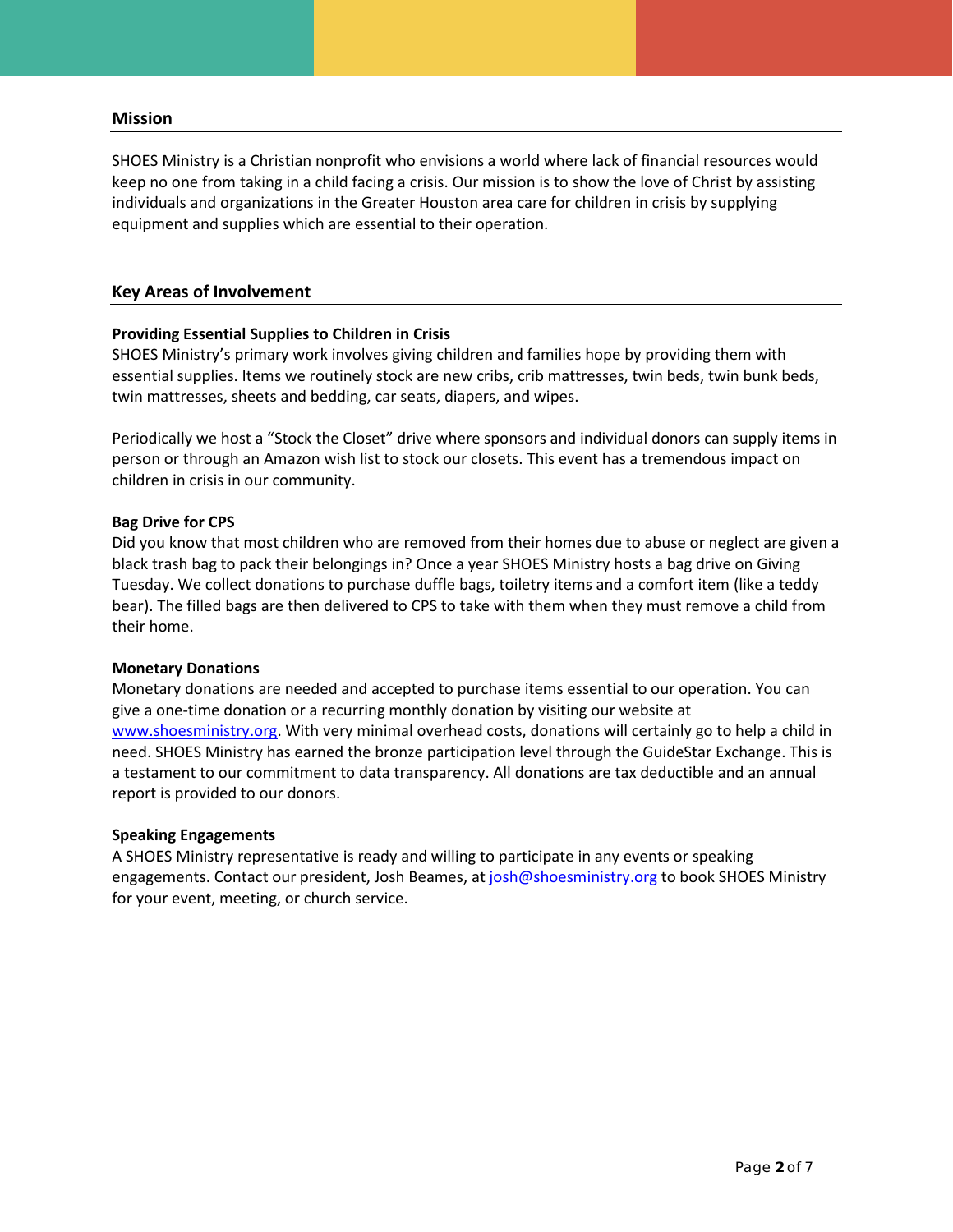# **Tips for Hosting a Successful Event or Fundraiser**

The following tips and suggestions are helpful to make your event a success. Every event or fundraiser is different and not all of these tips will apply to you.

# **We Can Help**

Do you need help planning or executing your event? A SHOES representative is ready and willing to help you plan a successful event. Contact Shanna at [shanna@shoesministry.org](mailto:shanna@shoesministry.org) or 713-562-1584 for assistance.

# **Plan Your Event or Fundraiser**

Choose what kind of fundraiser you want to do and who will be your target audience. Are you hosting a supply drive? Are you collecting monetary donations? Use your personal skills and creativity to come up with an idea that works for you and your community.

Set a date and location for your event or fundraiser. Create a timeline and a list of tasks to complete. Identify how you will promote your event. Create a budget and identify materials needed. If needed, gather volunteers to help you execute your event.

# **Seek Out Sponsors**

Reach out to local and big businesses to see if they would like to sponsor part, or all, of your event. When you pitch to potential sponsors, underestimate your event turnout so they will be pleasantly surprised when your event delivers a higher attendance.

#### **Set a Goal**

Once you've chosen your method, set a goal for your event or fundraiser. Believe in what you are doing! Share your goal with your community and help them understand why it's important to you to help children in crisis.

#### **Consider Peer to Peer Fundraising Prior to Your Event**

Turn your supporters into fundraisers! Set up a campaign and empower current supporters to become ambassadors for your cause. If appropriate, purchasing a ticket to your event could be an incentive to reach a minimum donation amount. Peer to peer fundraising and crowdfunding allow you to set up donation pages that you can easily share with friends, family, coworkers and on social media.

#### **Spread the Word**

- $\cdot$  Send an email to friends, family and coworkers highlighting your efforts and how they can get involved.
- Share your event on social media and tag SHOES Ministry in the posts. Create a hashtag for your event and use it!
- Publicize your event in a newsletter, newspaper or local media outlet, or at a meeting or community event.
- Invite a SHOES Ministry representative to speak to your network we are here to help you!
- Pass out fliers or post cards at your place of work, school or worship.
- ❖ Send invites out to your community using free online tools.

#### **Be Prepared**

You and your volunteers should plan your event well in advance. Your advanced planning should include all of the details for the event: Where will it be? Will food be served? Will there be entertainment? What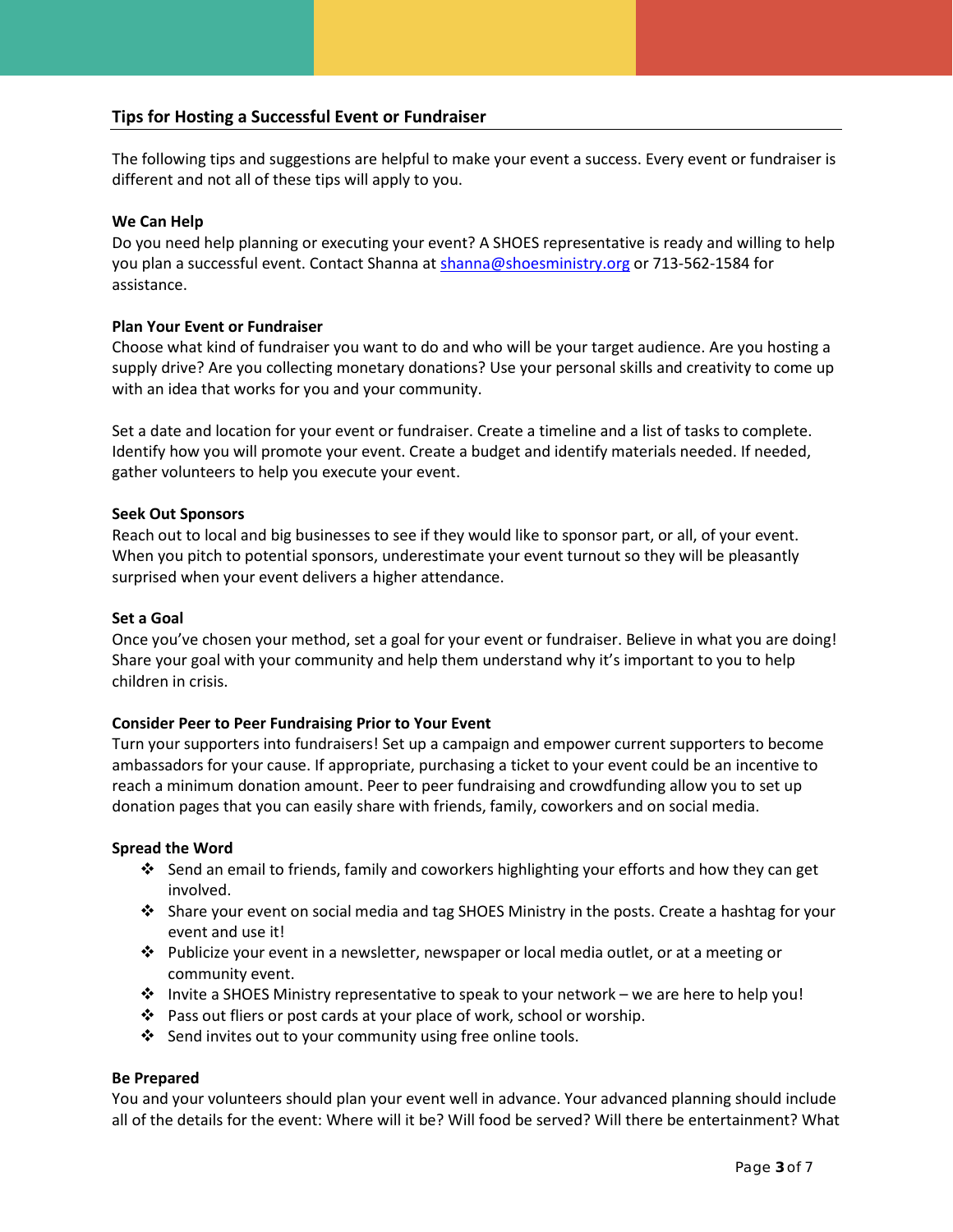will the dress code be? What is the itinerary? How will you collect donations – monetary or material items? A well-planned event will impress donors and give them a positive experience.

# **Collecting Supplies and Donations**

Collect supplies and donations in a high-traffic area. Place clearly marked containers in a visible spot for donors to see. Offer both in person and online donation capabilities. SHOES Ministry takes cash, check or credit card. *Make all checks payable to Showing Hope by Offering Essential Supplies.* Credit card donations can be made through our PayPal account.

# **Multiply Your Donation**

Reach out to employers and local businesses that may be willing to match contributions to double your impact. Many employers have a matching gift program. Contact us if you need more information for gift matching programs.

# **Track Contributions**

Find a method to track donations received and follow progress toward your goal. This may be done by spreadsheet or using a free online tool – there are many to choose from.

# **Celebrate Your Success!**

Congratulate yourself and thank everyone who donated to your drive. Share photos and the details of your fundraiser or event with SHOES Ministry. We may want to highlight your story on our website or social media. Share your results on social media to let your supporters know the impact they made for their community. Send thank you letters or emails to all volunteers, donors, sponsors and the hosting venue.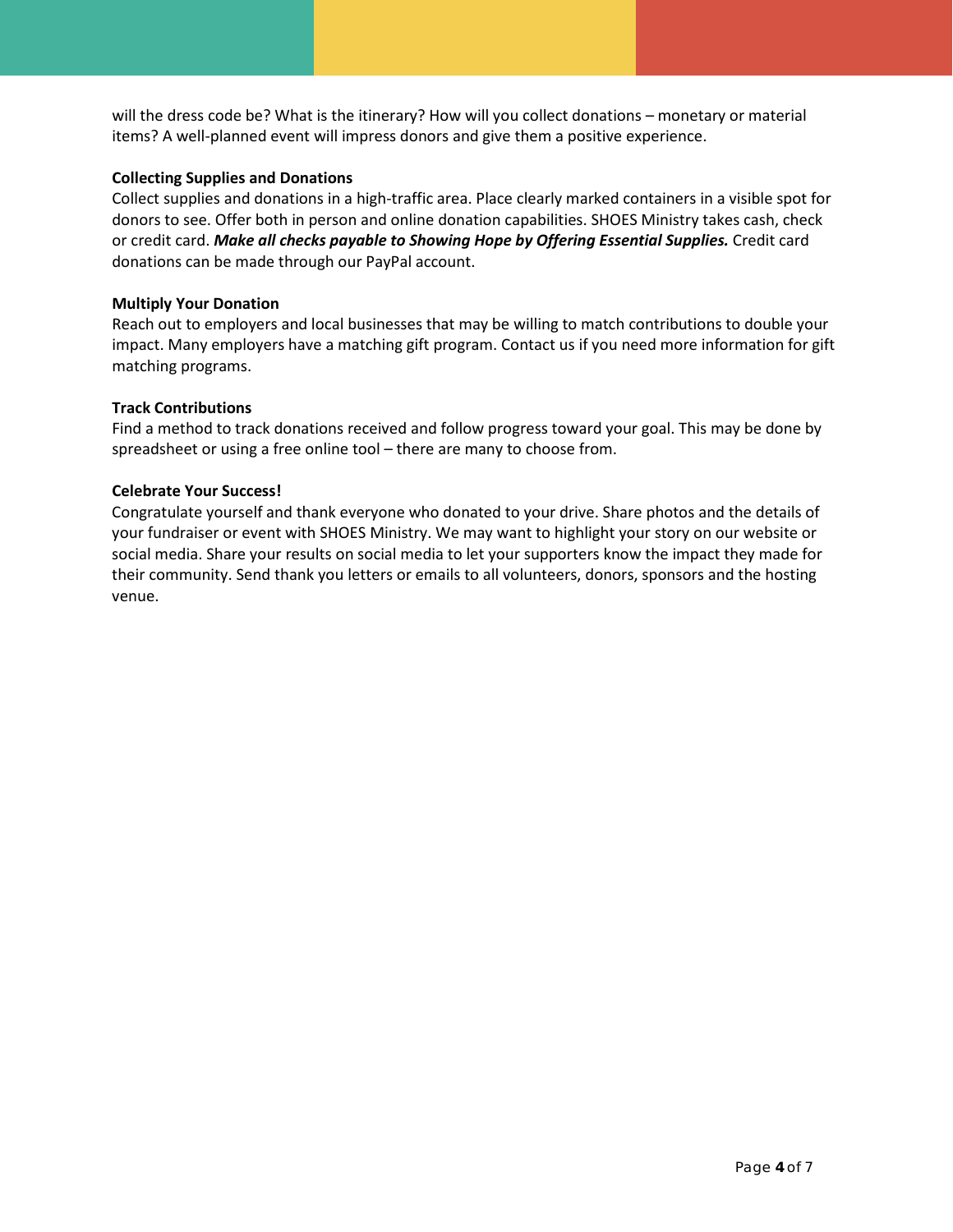# **Guidelines to Ensure Brand Continuity**

The following guidelines ensure that all marketing materials associated with an event or fundraiser properly represent SHOES Ministry. If you need any assistance designing materials for your event please contact Shanna Beames a[t shanna@shoesministry.org.](mailto:shanna@shoesministry.org)

- $\clubsuit$  Fonts for advertisements in print: Georgia and Futura BK BT (Arial if Futura is not available).
- Colors:

| o Teal   | Hex#45B29D | RGB 69 178 157 |
|----------|------------|----------------|
| o Navv   | Hex#254151 | RGB 37 65 81   |
| o Red    | Hex#D55342 | RGB 213 83 66  |
| o Yellow | Hex#F4CE50 | RGB 244 206 80 |

# **Sample Email Templates and Social Media Posts**

The following are sample email templates and social media posts. Feel free to use them as is or tailor them to your specific needs. Simply choose a sample, customize it, add the SHOES Ministry logo and click send.

#### **EMAIL**

# **Subject Line: What if we all gave something?**

# *"Never doubt that a small group of committed citizens can change the world. Indeed, it is the only thing that ever has."* **–Margaret Mead**

The Greater Houston Area is home to thousands of children in crisis. Many of these children are removed from their homes with nothing but the clothes on their back and maybe a small bag of personal belongings.

Fortunately, **YOU** can make a difference!

Support **[Name of Event or Fundraiser]** and help us give these children and families hope by providing them with essential supplies. Here is how you can help:

- **[Number 1]**
- **[Number 2]**
- **[Number 3]**

# **[Add information about your event or the deadline for your fundraiser. Don't forget to include links to social media events, websites and other important information]**.

Find out more about SHOES Ministry by visitin[g www.shoesministry.org.](http://www.shoesministry.org/) Thank you for your generosity in helping meet the needs of children in crisis.

Thank you,

**[Your name here]**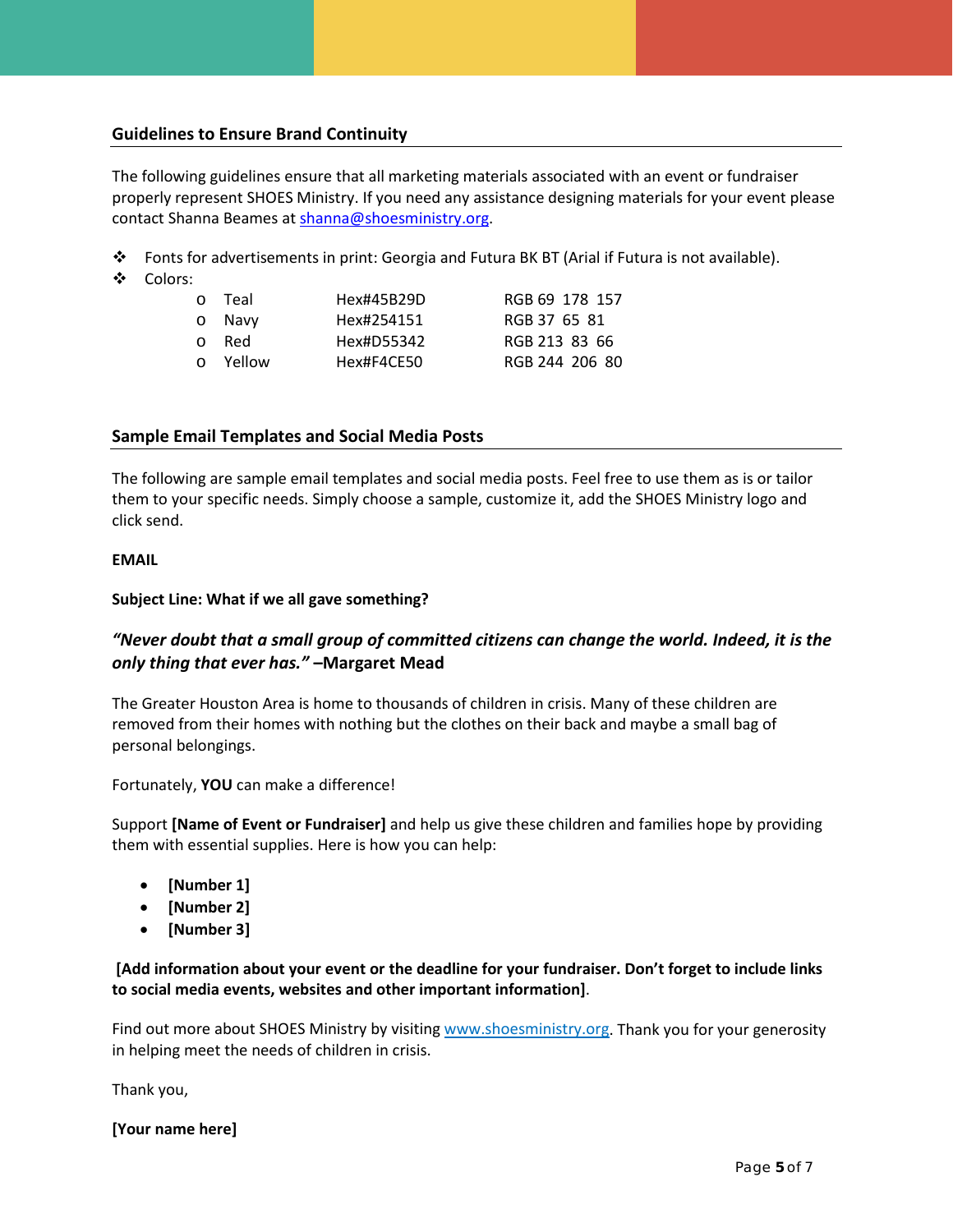#### **SOCIAL MEDIA**

**Facebook & Instagram:** What if we all gave something? The Greater Houston Area is home to thousands of children in crisis. Many of these children are removed from their homes with nothing but the clothes on their back and maybe a small bag of personal belongings. Fortunately SHOES Ministry is on the front lines and you can make a difference! Support **[Name of Event or Fundraiser]** and help us give these children and families hope by providing them with essential supplies. You can help by **[enter ways to help here. Don't forget to include links to social media events, websites and other important information]**.

**Twitter:** I'm **[collecting donations for]** or **[hosting an event for]** SHOES Ministry to support children in crisis. Learn more: **[insert link for your event or fundraiser here]**

# **VIDEOS & STORIES TO INSPIRE**

Removed (Video)[: https://youtu.be/lOeQUwdAjE0](https://youtu.be/lOeQUwdAjE0)

Receiving a Foster Care Placement: The First 24 Hours: [http://www.chicagonow.com/that-foster-family/2014/08/foster\\_care\\_placement/](http://www.chicagonow.com/that-foster-family/2014/08/foster_care_placement/)

# **Logos for Promotional Materials**

These approved SHOES Ministry logos should be used on any promotional materials created for events or fundraisers. If you need the logos in another format or size please contact Shanna at [shanna@shoesministry.org.](mailto:shanna@shoesministry.org)





Showing Hope by Offering Essential Supplies

# Showing Hope by Offering Essential Supplies

#### **Wish List of Needed Items**

Shoes Ministry maintains a wish list on Amazon with our highest priority items. You can find our list at [http://a.co/5DLLvWJ.](http://a.co/5DLLvWJ)